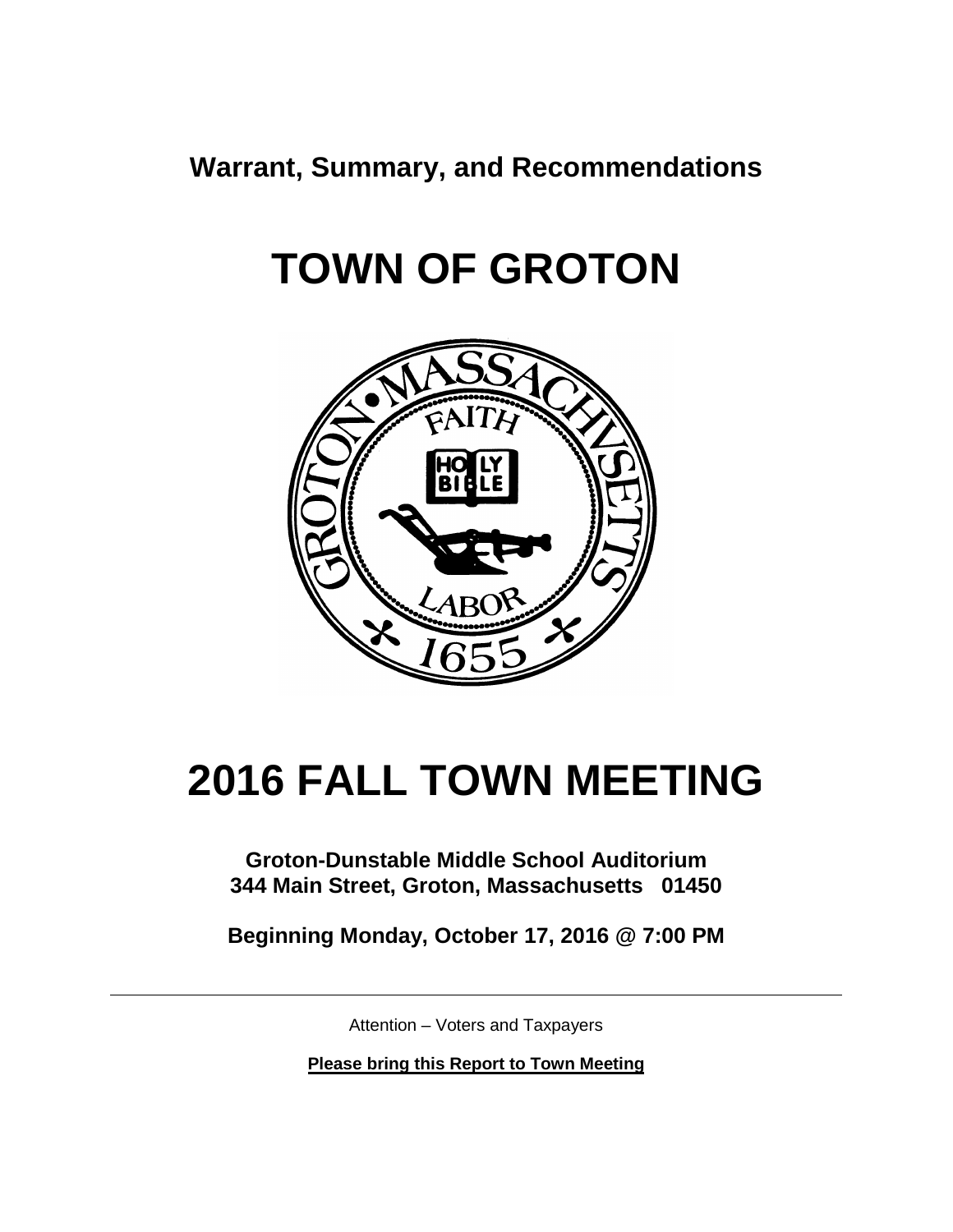

## **Town Meeting Access for Voters with Disabilities**

**Parking** – Universally accessible parking spaces are available in the parking lot in front of the Groton Dunstable Middle School South. There is a ramp providing access from the parking lot to the front door of the Middle School.

**Wheelchair Accessible & Companion Seating** – Wheelchair spaces, seating for people with mobility issues and companion seats are available in the center aisle on both sides of the auditorium.

**Sign Language** – A Sign Language Interpreter will be provided for the hearing impaired, upon request, at least one week prior to the meeting.

**Speaking at Town Meeting** – There will be volunteers available to bring hand-held microphones to voters who have mobility issues or cannot stand in line and wait at the microphones.

**Restrooms** – Accessible restrooms are available near the entrance to the auditorium.

**Transportation to Town Meeting** - The Council on Aging van will be available to Groton residents attending Town Meetings at no charge. All riders will be at the meeting prior to the start. However, the van will depart the school at 10 PM regardless of the status of the meeting. The van is wheelchair accessible. Your reservation can be made by calling the Senior Center at 978-448-1170. Seats will be filled on a first come, first serve basis.

**Questions or concerns** - If you or a member of your household has questions or would like to request a sign language interpreter, please contact ADA Coordinator Michelle Collette at Town Hall at 978 448-1105 at least one week before the Town Meeting.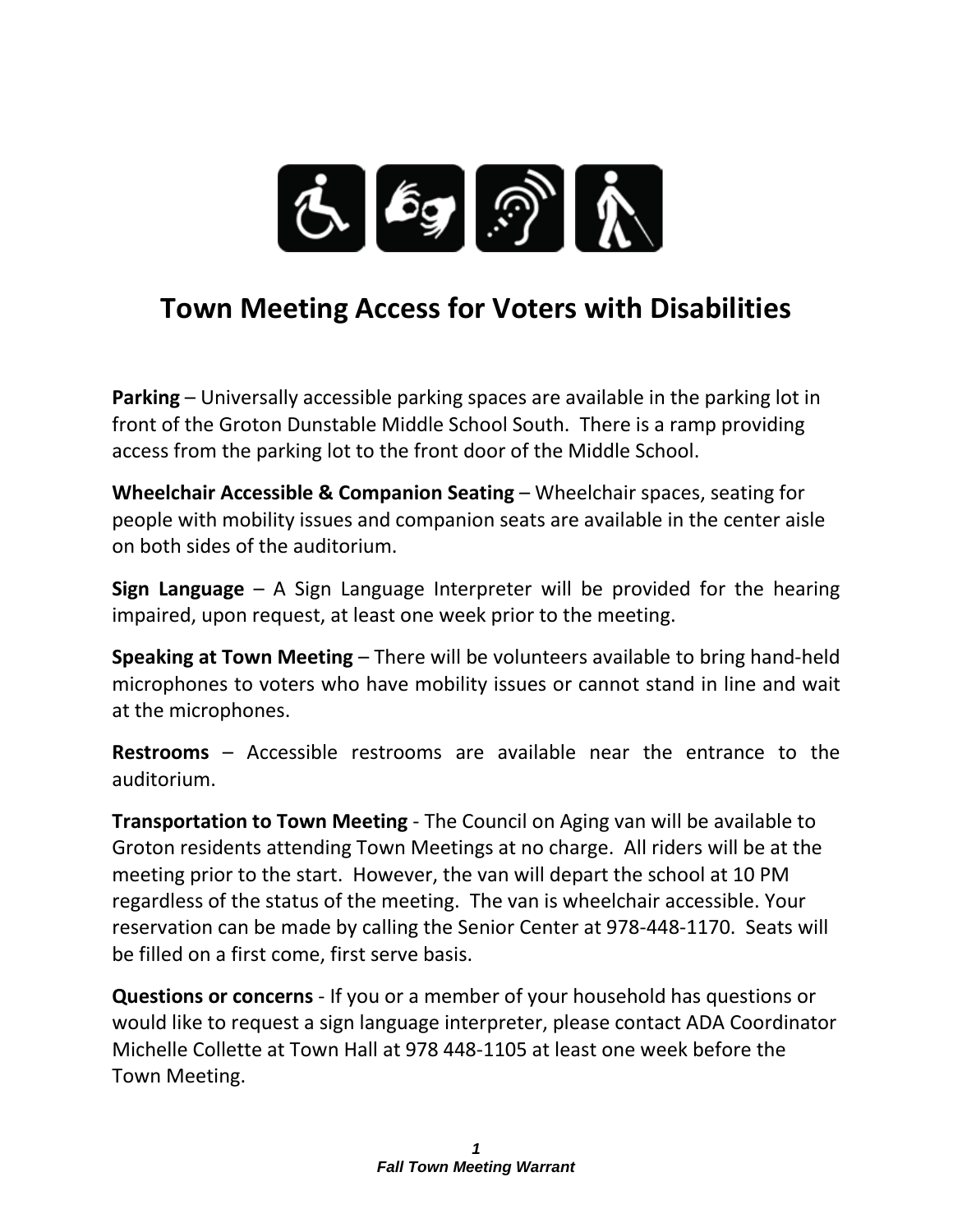## **FALL TOWN MEETING WARRANT OCTOBER 17, 2016**

Middlesex, ss. Commonwealth of Massachusetts To any Constable in the Town of Groton

#### Greetings:

In the name of the Commonwealth of Massachusetts, you are hereby required to notify and warn said inhabitants of the Town of Groton qualified to vote on Town affairs to assemble in the Groton-Dunstable Middle School Auditorium in said Town on Monday, the seventeenth day of October, 2016 at Seven O'clock in the evening, to consider the following:

| <b>Article 1:</b>  | <b>Prior Year Bills</b>                                  | 3  |
|--------------------|----------------------------------------------------------|----|
| <b>Article 2:</b>  | Amend the Fiscal Year 2017 Town Operating Budget         | 3  |
| <b>Article 3:</b>  | Transfer Money into the Capital Stabilization Fund       | 3  |
| <b>Article 4:</b>  | <b>Offset the Tax Rate</b>                               | 4  |
| Article 5:         | Transfer Money to the Water Enterprise Fund              | 4  |
| <b>Article 6:</b>  | Additional Funding for Senior Center Feasibility Study   | 5  |
| Article 7:         | Accept M.G.L., Chapter 200A, §9A                         | 5  |
| <b>Article 8:</b>  | Purchase Vehicle for Police Chief                        | 6  |
| Article 9:         | Install Automatic Door Openers at Town Hall              | 6  |
| <b>Article 10:</b> | <b>Funding For Operational Audit of Town Operations</b>  | 6  |
| <b>Article 11:</b> | Funding for Operational Audit for GDRSD Operations       | 7  |
| <b>Article 12:</b> | New Boiler at Florence Roche Elementary School           | 7  |
| Article 13:        | <b>Install Scale at Transfer Station</b>                 | 8  |
| <b>Article 14:</b> | <b>Community Preservation Funding Recommendations</b>    | 8  |
| Article 15:        | Acceptance of Crystal Spring Lane as a Public Way        | 9  |
|                    |                                                          |    |
|                    | Report of the Town Manager to the 2016 Fall Town Meeting | 11 |

#### *ARTICLE LISTINGS*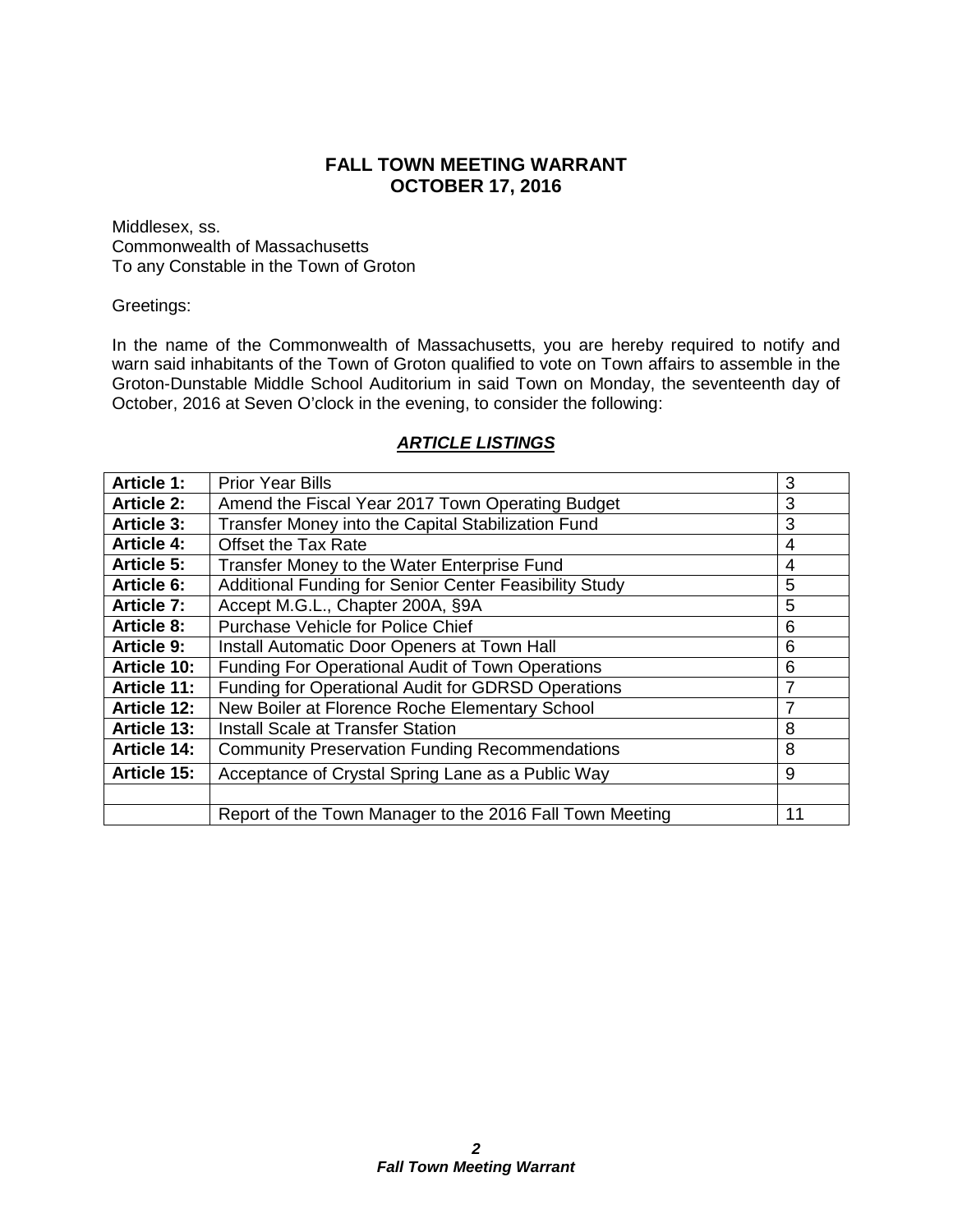#### *ARTICLE 1: PRIOR YEAR BILLS*

To see if the Town will vote to transfer from available funds a sum or sums of money for the payment of unpaid bills from prior fiscal years, or to take any other action relative thereto.

#### *BOARD OF SELECTMEN*

#### **Board of Selectmen:** *Recommended Unanimously* **Finance Committee:** *Recommended Unanimously*

**Summary:** *Town Meeting approval is required to pay bills from a prior fiscal year. A list of unpaid bills will be provided at Town Meeting.* \_\_\_\_\_\_\_\_\_\_\_\_\_\_\_\_\_\_\_\_\_\_\_\_\_

#### *ARTICLE 2: AMEND THE FISCAL YEAR 2017 TOWN OPERATING BUDGET*

To see if the Town will vote to amend the Fiscal Year 2017 Operating Budget as adopted under Article 4 of the 2016 Spring Town Meeting, and vote to raise and appropriate and/or transfer from available funds a sum or sums of money as may be necessary to defray the expenses of the Town for Fiscal Year 2017, or to take any other action relative thereto.

#### *FINANCE COMMITTEE BOARD OF SELECTMEN TOWN MANAGER*

#### **Board of Selectmen:** *See Town Manager's Report in Back of Warrant for Recommendations* **Finance Committee:** *See Town Manager's Report in Back of Warrant for Recommendations*

**Summary:** *The Fiscal Year 2017 Town Operating Budget was approved at the Second Adjourned Session of the 2016 Spring Town Meeting in June, 2016. Any changes to this Budget would have to be made prior to setting the tax rate. The purpose of this article is to make any necessary changes to balance the FY 2017 Operating Budget. Please see the Town Manager's Report contained in the back of this Warrant for an explanation outlining the proposed changes.*

\_\_\_\_\_\_\_\_\_\_\_\_\_\_\_\_\_\_\_\_\_\_\_\_\_

#### *ARTICLE 3: TRANSFER MONEY INTO THE CAPITAL STABILIZATION FUND*

To see if the Town will vote to raise and appropriate and/or transfer from available funds a sum or sums of money to be added to the sum already on deposit in the Capital Stabilization Fund, or to take any other action relative thereto.

#### *BOARD OF SELECTMEN*

**Board of Selectmen:** *Recommended Unanimously* **Finance Committee:** *Recommended Unanimously*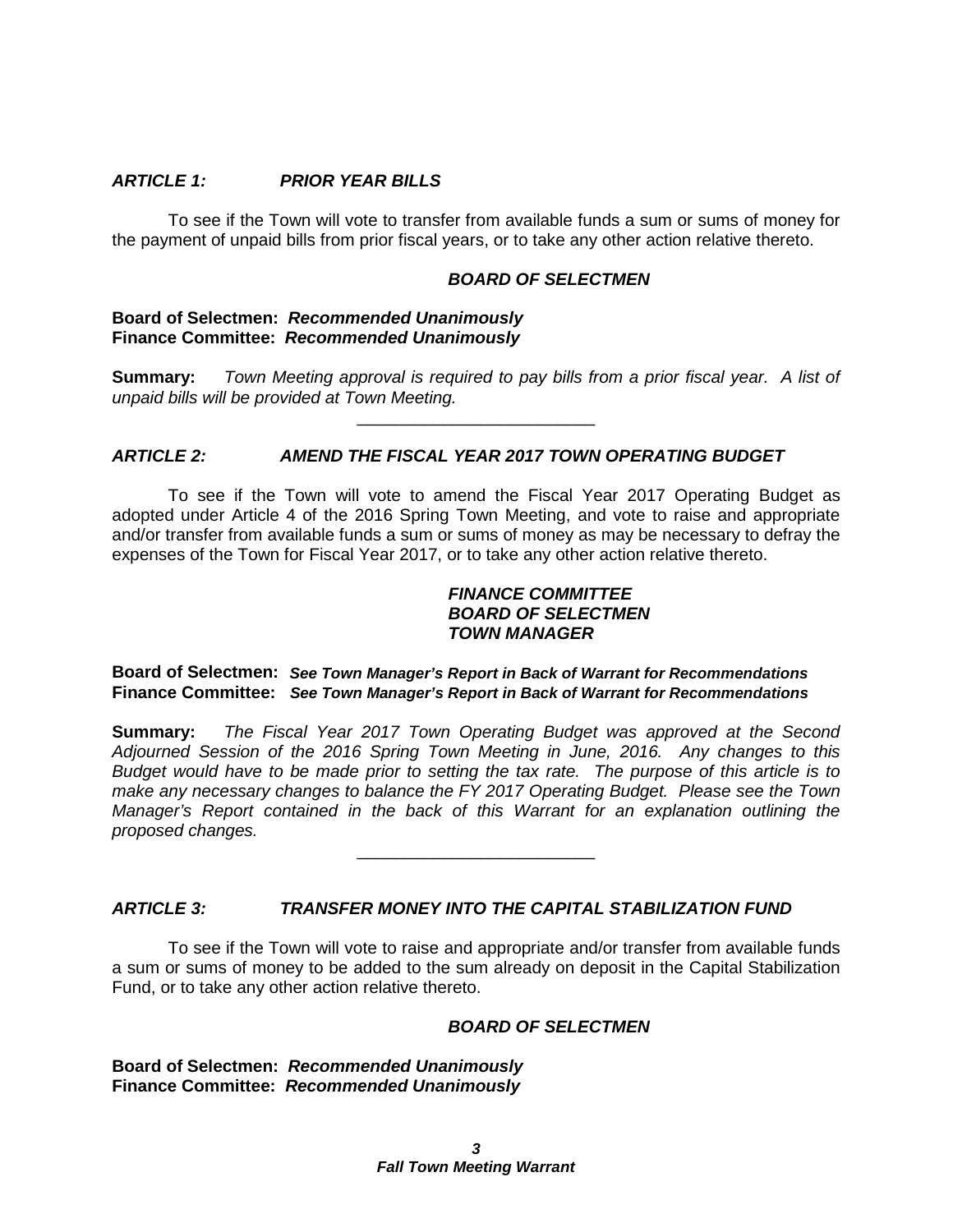**Summary:** *The Fund has a balance of \$129,703. The financial management goal is to achieve and maintain a balance in the Capital Stabilization Fund equal to 1.5% of the total annual budget. The target amount for the Capital Stabilization Fund will be provided at Town Meeting.*

\_\_\_\_\_\_\_\_\_\_\_\_\_\_\_\_\_\_\_\_\_\_\_\_\_

*ARTICLE 4: OFFSET THE TAX RATE*

To see if the Town will vote to transfer a sum of money from the General Excess and Deficiency Fund (Free Cash) or from other available funds for the purpose of affecting the tax rate for the period beginning July 1, 2016, or to take any other action relative thereto.

#### *BOARD OF SELECTMEN*

#### **Board of Selectmen:** *Recommended (3 In Favor, 1 Against – Eliot)* **Finance Committee:** *Recommendation Deferred Until Town Meeting*

**Summary:** *The intent of this article is to use a portion of Free Cash or General Stabilization Fund monies as a funding source for the FY 2017 Budget in order to lower the amount of money required to be raised from taxes or to balance a deficit budget. The Board of Selectmen has voted to recommend that \$400,000 be transferred from Free Cash to reduce the Fiscal Year 2017 tax rate.*

\_\_\_\_\_\_\_\_\_\_\_\_\_\_\_\_\_\_\_\_\_\_\_\_\_

#### *ARTICLE 5: TRANSFER MONEY TO WATER ENTERPRISE FUND*

To see if the Town will vote to authorize the Groton Water Department to borrow or transfer a sum or sums of money from the Water Enterprise Fund Surplus to the Fiscal Year 2017 Water Department Operating Budget, or to take any other action relative thereto.

#### *BOARD OF WATER COMMISSIONERS*

#### **Board of Selectmen:** *Recommended Unanimously* **Finance Committee:** *Recommended Unanimously* **Water Commission:** *Recommended Unanimously*

**Summary:** *This article requests that the sum of \$110,000 be transferred from the Water Enterprise Fund Surplus to the Fiscal Year 2017 Water Department General Expenses for the mechanical cleaning of the Whitney Pond Well #1 and Whitney Pond Well #2, the mechanical cleaning of the Baddacook Well and for engineering services related to electrical upgrades and pump and motor improvements at the Whitney Pond Well. In addition, it further requests that the Board of Water Commissioners be authorized to borrow the sum of \$400,000, to be raised through water rates, for Electrical Upgrades and Pump and Motor improvements at the Whitney Pond Well.*

\_\_\_\_\_\_\_\_\_\_\_\_\_\_\_\_\_\_\_\_\_\_\_\_\_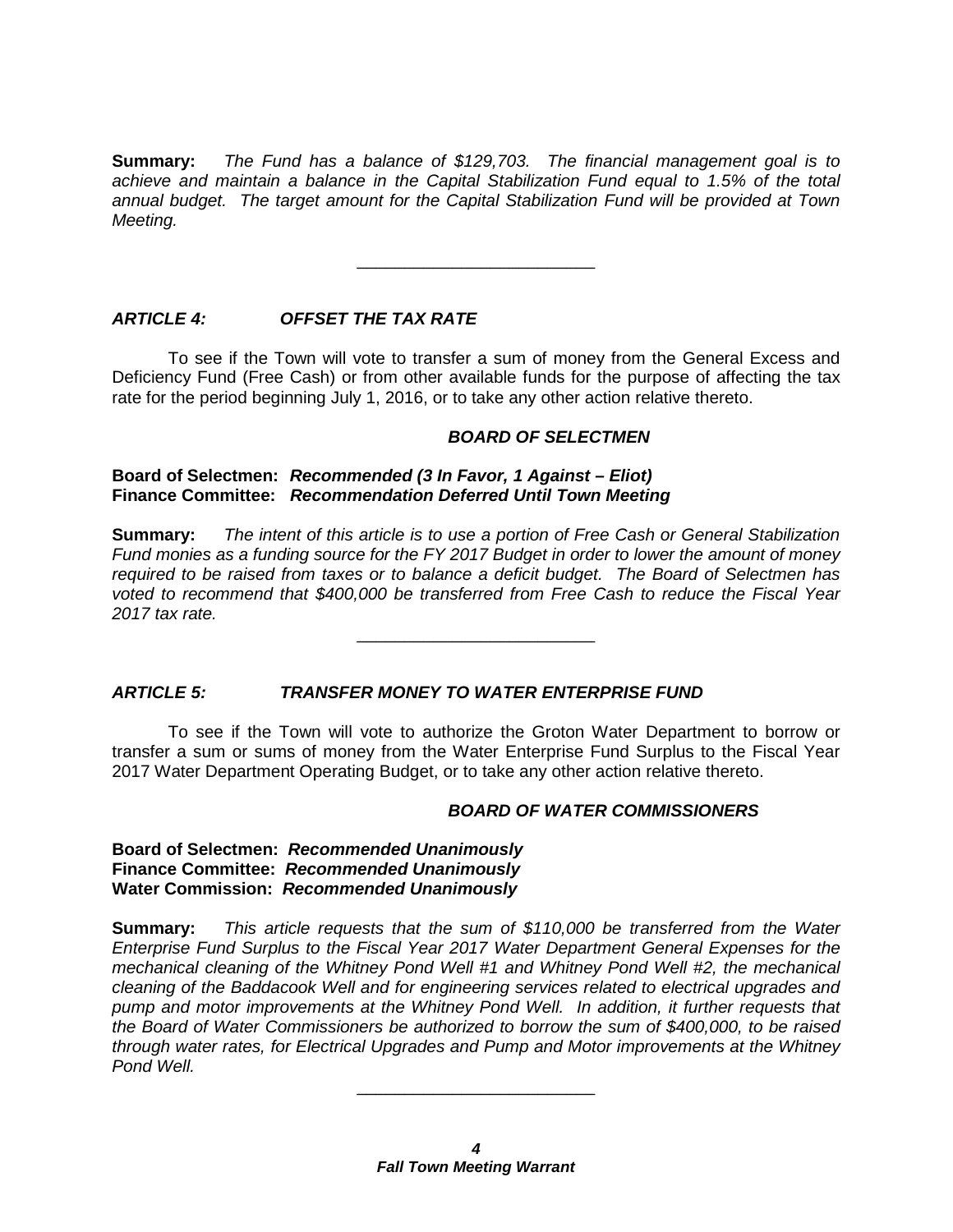#### *ARTICLE 6: ADDITIONAL FUNDING FOR SENIOR CENTER FEASIBILITY STUDY*

To see if the Town will vote to raise and appropriate, transfer from available funds, and/or borrow a sum or sums of money, in addition to the amount appropriated under Article 7 of the 2016 Spring Town Meeting, to be expended by the Town Manager, for the purpose of retaining a consultant(s) to conduct a feasibility/assessment study to determine the future needs of the Groton Senior Center, including whether a new facility is needed, and all costs associated and related thereto, or to take any other action relative thereto.

#### *COUNCIL ON AGING*

#### **Board of Selectmen:** *Recommended (3 In Favor, 1 Against – Petropoulos)* **Finance Committee:** *Recommendation Deferred Until Town Meeting*

**Summary:** *The 2016 Spring Town Meeting appropriated funding to hire a consultant to conduct a feasibility study to determine the long term needs of Groton's Senior Center. At the completion of the initial study, it was determined that further study of the Prescott School is needed before making a final determination on the location of a new Senior Center. Specifically, the Council on Aging's Feasibility Oversight Committee has voted to seek further funding for the sole purpose of getting additional hard cost estimates on Prescott School, specifically for the renovation that meets the requirements of the Council on Aging's Senior Center plans as defined in the Site and Building Analysis and other related documents; study the possibility of secondary road access at the Prescott School; examine emergency shelter adaptability as defined by Groton's Fire and Police Chiefs respectively; and determine ADA universal adaptability. Once a determination is made, with the approval of the Board of Selectmen and Finance Committee, a Special Town Meeting would be called in January, 2017 to appropriate the design/bid funding to bring bids in hand on the final solution for a new Senior Center to the 2017 Spring Town Meeting.*

#### *ARTICLE 7: ACCEPT M.G.L. CHAPTER 200A, §9A*

To see if the Town will vote to accept the provisions of Massachusetts General Laws Chapter 200A, §9A, to establish a procedure that would allow the Town Treasurer to dispose of abandoned funds held in the custody of the Town, or to take any other action relative thereto.

\_\_\_\_\_\_\_\_\_\_\_\_\_\_\_\_\_\_\_\_\_\_\_\_\_

#### *TOWN TREASURER*

#### **Board of Selectmen:** *Recommended Unanimously* **Finance Committee:** *Recommended Unanimously*

**Summary:** *This article pertains to the process under which the Town Treasurer is allowed to search for the rightful owners of uncashed accounts payable and payroll checks issued by the Town. The prior process was amended and improved as part of the 2010 Municipal Relief Act. Accepting this provision will put in place these amended steps and allow for return of unclaimed*  funds to their rightful owner, or otherwise allow the funds to revert back to the Town upon *completion of the process.* 

\_\_\_\_\_\_\_\_\_\_\_\_\_\_\_\_\_\_\_\_\_\_\_\_\_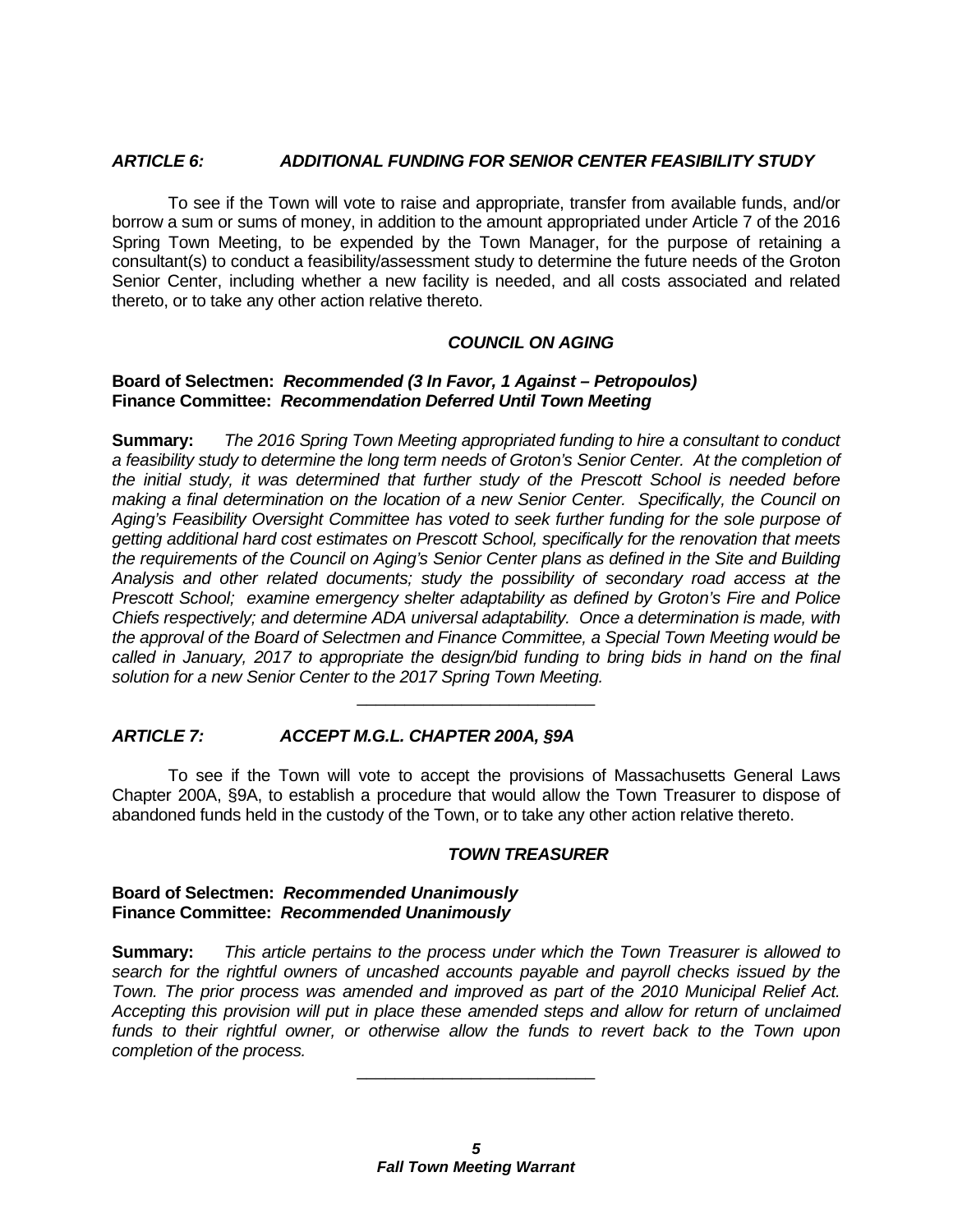#### *ARTICLE 8: PURCHASE VEHICLE FOR THE POLICE CHIEF*

To see if the Town will vote to raise and appropriate, transfer from available funds, and/or borrow a sum or sums of money, to be expended by the Town Manager, for the purpose of purchasing and equipping a new vehicle for the Police Chief, and all costs associated and related thereto, or to take any other action relative thereto.

#### *BOARD OF SELECTMEN*

#### **Board of Selectmen:** *Recommended (4 In Favor, 1 Against – Petropoulos)* **Finance Committee:** *Recommended Unanimously*

**Summary:** *This is a scheduled replacement for a new fully equipped vehicle for the Chief of Police. The current Chief's vehicle will be used to replace an older cruiser that will be removed from the fleet.*

\_\_\_\_\_\_\_\_\_\_\_\_\_\_\_\_\_\_\_\_\_\_\_\_\_

#### *ARTICLE 9: INSTALL AUTOMATIC DOOR OPENERS AT TOWN HALL*

To see if the Town will vote to raise and appropriate, transfer from available funds, and/or borrow a sum or sums of money, to be expended by the Town Manager, to install automatic door openers at the Groton Town Hall, and all costs associated and related thereto, or to take any other action relative thereto.

#### *COMMISSION ON ACCESSIBILITY*

#### **Board of Selectmen:** *Recommended Unanimously* **Finance Committee:** *Recommended (3 In Favor, 2 Against – Green, Manugian)*

**Summary:** *The Commission on Accessibility has completed a town wide study of municipal properties to determine deficiencies in accessibility. Due to the fact that both the front and rear doors of the Town Hall are heavy and difficult for people to open, especially for individuals with walkers or in wheelchairs, the Commission on Accessibility is recommending that the Town install automatic door openers on both doors. Automatic door openers were installed at the Library last year and have been very successful in addressing this concern.*

\_\_\_\_\_\_\_\_\_\_\_\_\_\_\_\_\_\_\_\_\_\_\_\_\_

#### *ARTICLE 10: FUNDING FOR OPERATIONAL AUDIT OF TOWN OPERATIONS*

To see if the Town will vote to raise and appropriate, transfer from available funds, and/or borrow a sum or sums of money, to be expended by the Town Manager, to pay for the cost of conducting an audit of Town operations and all costs associated and related thereto, or to take any other action relative thereto.

#### *BOARD OF SELECTMEN*

**Board of Selectmen:** *Recommended (4 In Favor, 1 Against – Petropoulos)*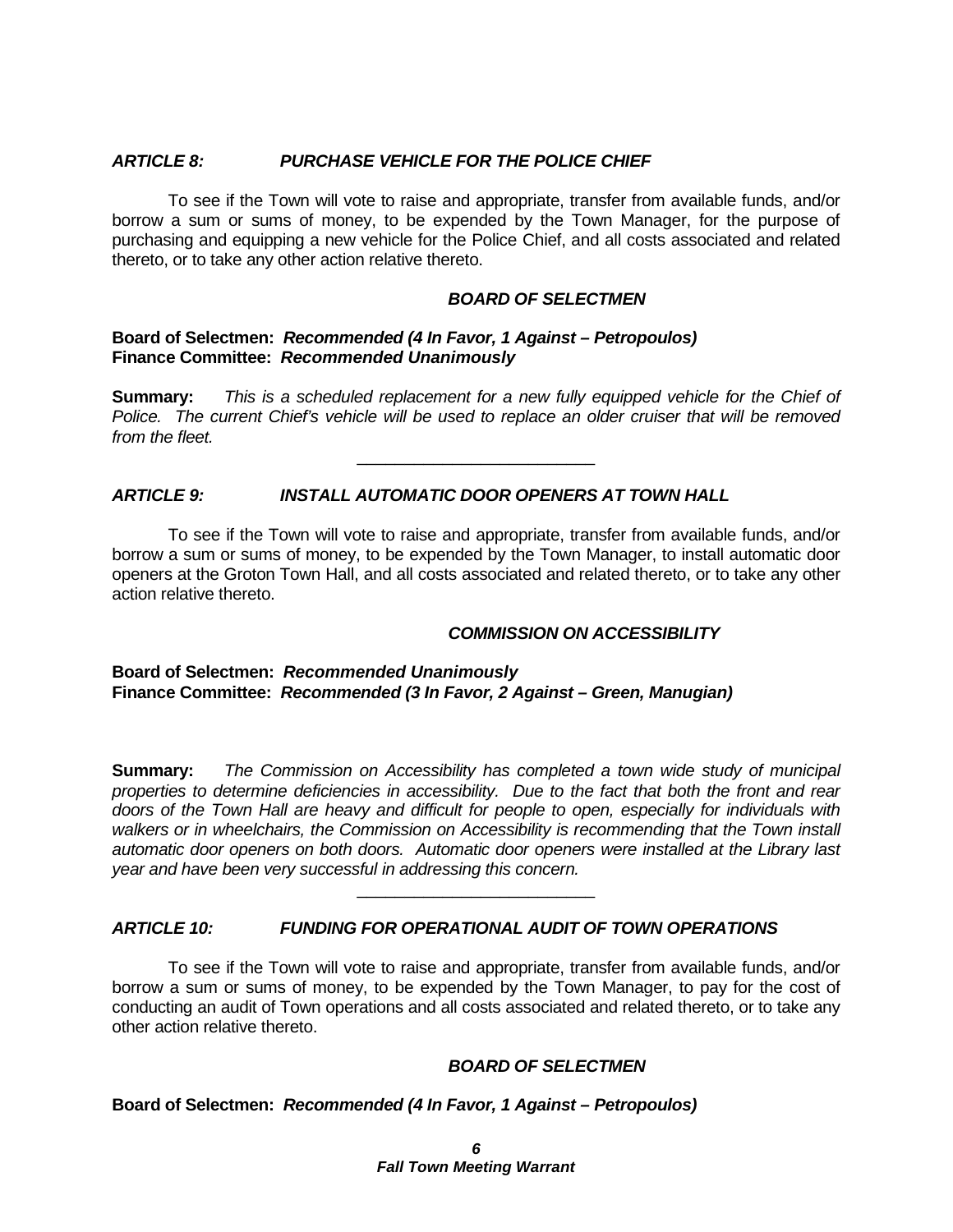#### **Finance Committee:** *Recommended Unanimously*

**Summary:** *In May, the Board of Selectmen appointed a Sustainable Budget Study Committee to look at the long range sustainability of the Town's Operating Budget. One of the outcomes of this Committee's work was to recommend a top to bottom audit of the Town's operations. The purpose of the Audit will be to identity the strengths and opportunities of the Town's organizational structure, including an assessment of the allocation of personnel, monetary and equipment resources, culminating in recommendations that will improve the organizational effectiveness and efficiency in the delivery of Town services.*

\_\_\_\_\_\_\_\_\_\_\_\_\_\_\_\_\_\_\_\_\_\_\_\_\_

#### *ARTICLE 11: FUNDING FOR OPERATIONAL AUDIT OF GDRSD OPERATIONS*

To see if the Town will vote to raise and appropriate, transfer from available funds, and/or borrow a sum or sums of money, to pay for Groton's share of the cost of conducting an audit of the Groton Dunstable Regional School District's operations and all costs associated and related thereto, or to take any other action relative thereto.

#### *GDRSD COMMITTEE*

#### **Board of Selectmen:** *Recommendation Deferred Until Town Meeting* **Finance Committee:** *Recommendation Deferred Until Town Meeting*

**Summary:** *Similar to the proposed Audit of Town Operations, the Groton Dunstable Regional School Committee will be conducting an audit of their operations with the intent of achieving the same outcome. This article will cover the cost of Groton's share of the Audit.*

\_\_\_\_\_\_\_\_\_\_\_\_\_\_\_\_\_\_\_\_\_\_\_\_\_

#### *ARTICLE 12: REPLACE BOILER AT FLORENCE ROCHE ELEMENTARY SCHOOL*

To see if the Town will vote to raise and appropriate, transfer from available funds, and/or borrow a sum or sums of money, to be expended by the Town Manager, to replace the boiler at the Florence Roche Elementary School, and all costs associated and related thereto, or to take any other action relative thereto.

#### *BOARD OF SELECTMEN*

#### **Board of Selectmen:** *Recommended Unanimously* **Finance Committee:** *Recommended Unanimously*

**Summary:** *There are two boilers at the Florence Roche School. The oil-fired forced hot water boiler, which was manufactured in 1995, is in good operating condition. The Weil McLain gas-fired steam boiler that was manufactured in 1988 needs to be replaced this fall. It continues to leak and it is doubtful that the boiler will operate satisfactorily throughout the winter months. The estimated cost of replacement is \$80,000. The Groton Dunstable Regional School District is in the process of soliciting bids for this replacement and should have exact costs at Town Meeting. Should Town Meeting approve funding for this replacement, it is expected to be installed by November 4, 2016.* 

\_\_\_\_\_\_\_\_\_\_\_\_\_\_\_\_\_\_\_\_\_\_\_\_\_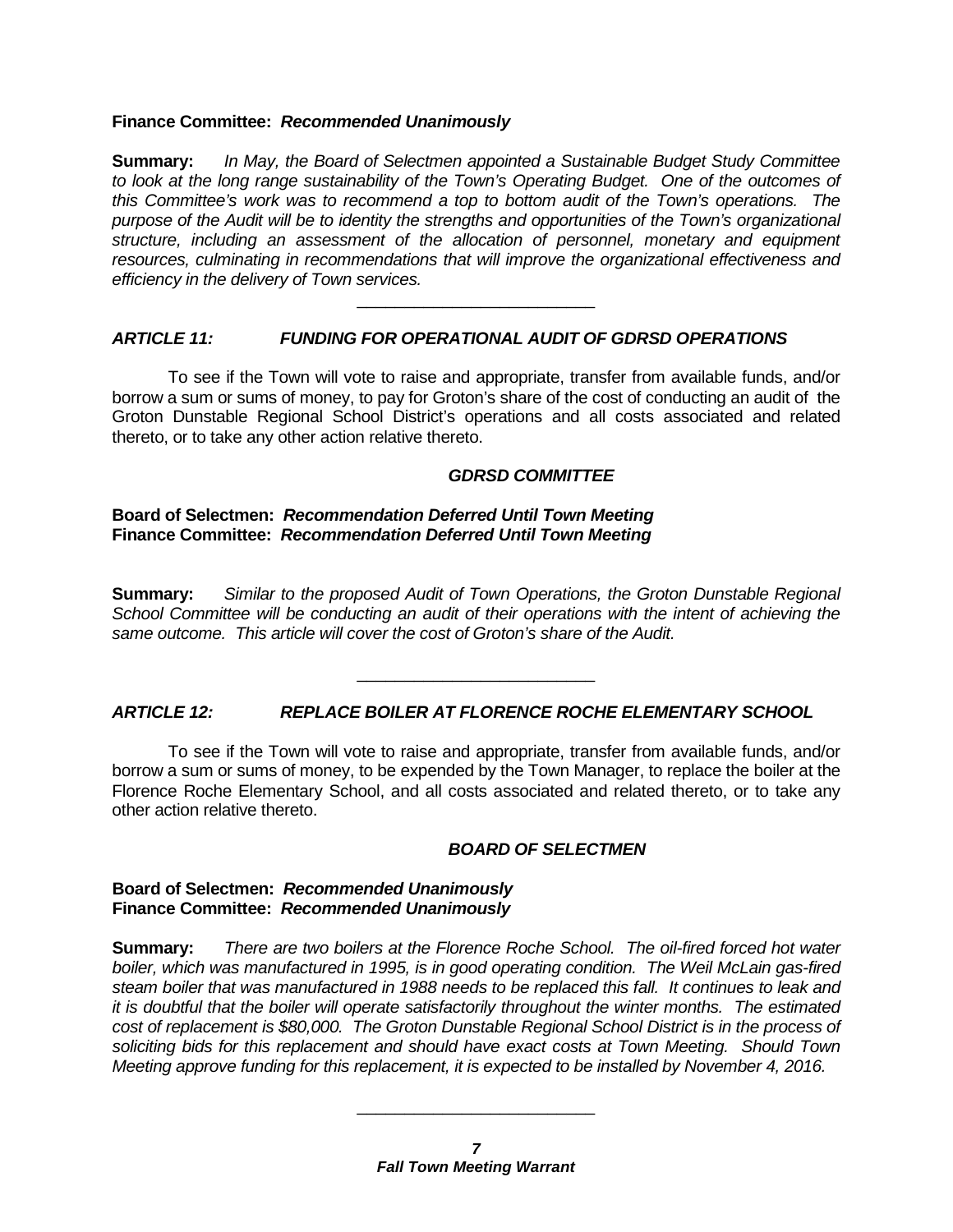#### *ARTICLE 13: INSTALL SCALE AT THE TRANSFER STATION*

To see if the Town will vote to raise and appropriate, transfer from available funds, and/or borrow a sum or sums of money, to be expended by the Town Manager, to install a scale at the Transfer Station that will be used to weigh bulk items brought into the Transfer Station for disposal, and all costs associated and related thereto, or to take any other action relative thereto.

#### *DPW DIRECTOR*

#### **Board of Selectmen:** *Recommended Unanimously* **Finance Committee:** *Recommended Unanimously*

**Summary:** *The purpose of this article is to fund the purchase of a used scale from a local business that is closing down. It is a truck scale that will weigh up to 100,000 pounds. The Town charges customers to dump material at the Transfer Station by weight and right now weights are estimated and are not very accurate. With a scale the DPW will be able to charge appropriately and be guaranteed not to be shorted any revenue. The DPW will also be able to weigh trucks going out with recyclables and ensure the Town is getting the right payment for materials. There is also potential for revenue by charging people to weigh at a certified scale, which is something the current owner of the item does. This is something the Town has been looking to do for years.* 

\_\_\_\_\_\_\_\_\_\_\_\_\_\_\_\_\_\_\_\_\_\_\_\_\_

#### *ARTICLE 14: COMMUNITY PRESERVATION FUNDING RECOMMENDATIONS*

To see if the Town will vote to adopt and approve the recommendations of the Community Preservation Committee for Fiscal Year 2017, and vote to implement such recommendations by appropriating a sum or sums of money from the Community Preservation Fund established pursuant to Chapter 44B of the General Laws, and by authorizing the Board of Selectmen, with the approval of the Community Preservation Committee, to acquire, by purchase, gift or eminent domain, such real property interests in the name of the Town, or enforceable by the Town, including real property interests in the form of permanent affordable housing restrictions and historical preservation restrictions that will meet the requirements of Chapter 184 of the General Laws, as may be necessary or proper to carry out the foregoing, or to take any other action relative thereto.

#### **CPC Proposal A: Williams Barn Improvement \$45,000**

**Summary:** *The Williams Barn is a historic Town-owned building on Chicopee Row dating from about 1840. In early 2016, it was noticed that a portion of the northern basement stone wall of the Williams Barn had collapsed. A structural engineer was brought in to determine the best repair method. It is recommended the existing stones be removed and additional structural features be added. Once completed, the stone wall will be re-installed as close to original as possible. Providing these additional elements to the wall will make the repair last longer.*

#### *COMMUNITY PRESERVATION COMMITTEE*

**Board of Selectmen:** *Recommended Unanimously* **Finance Committee:** *Recommended Unanimously* **Community Preservation Committee:** *Recommended Unanimously*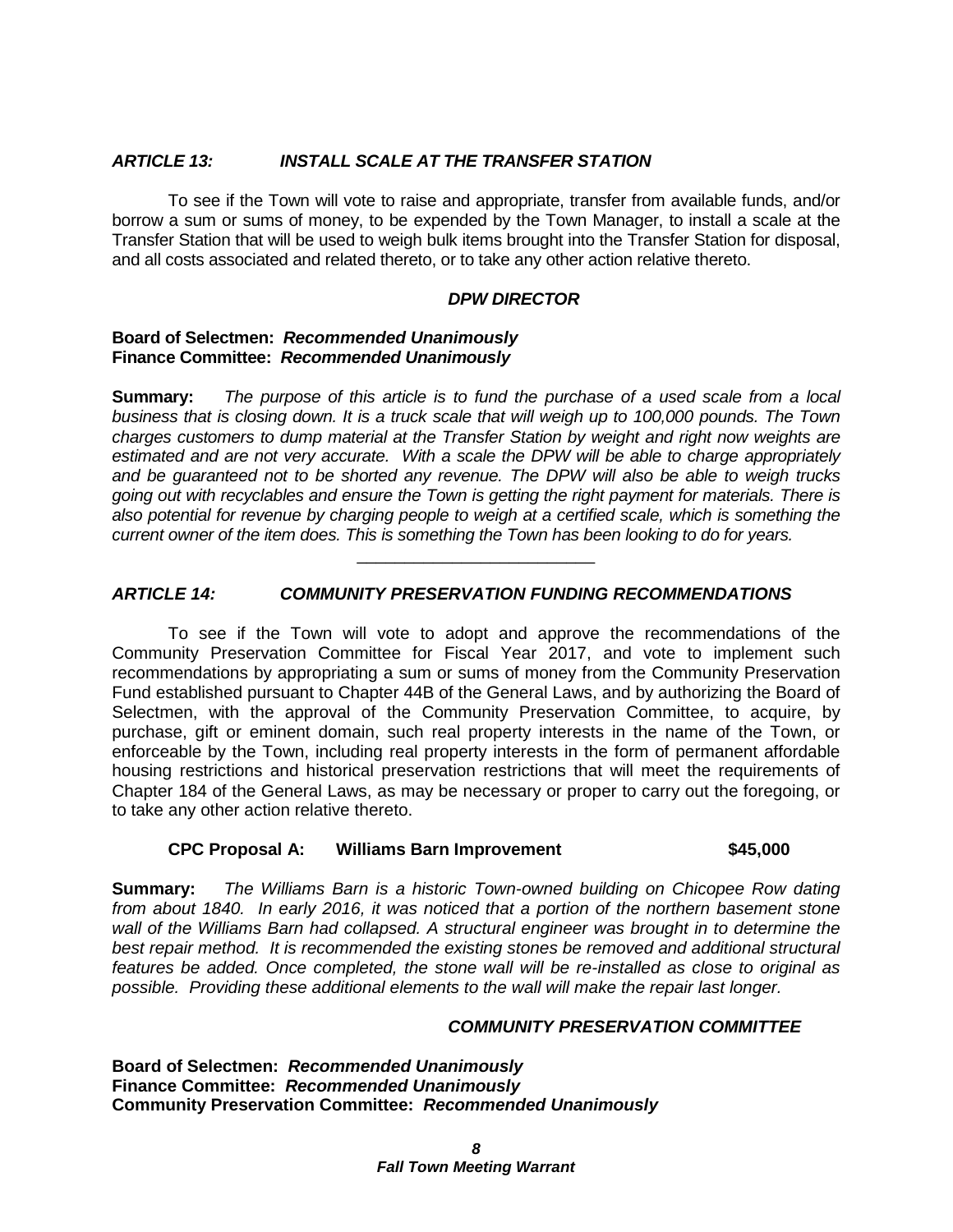#### *ARTICLE 15: ACCEPTANCE OF CRYSTAL SPRING LANE AS A TOWN WAY*

To see if the Town will vote to accept as a public way the roadway known as Crystal Spring Lane, as heretofore laid out by the Board of Selectmen and as shown on a plan entitled "Street Acceptance Plan, Crystal Spring Estates, Groton, Mass, prepared for High Oaks Realty Trust" dated December 23, 2014, Revised February 2, 2016, prepared by Ducharme & Dillis, Bolton, MA, a copy of which is on file with the Town Clerk, and to authorize the Board of Selectmen to acquire, by gift, purchase, or eminent domain, the fee to or lesser interests in said roadway and all related easements, or to take any other action relative thereto.

\_\_\_\_\_\_\_\_\_\_\_\_\_\_\_\_\_\_\_\_\_\_\_\_\_

\_\_\_\_\_\_\_\_\_\_\_\_\_\_\_\_\_\_\_\_\_\_\_\_\_

#### *BOARD OF SELECTMEN*

**Board of Selectmen:** *Recommendation Deferred Until Town Meeting* **Finance Committee:** *No Position*

**Summary:** *To accept Crystal Spring Lane as a public way.*

*9 Fall Town Meeting Warrant*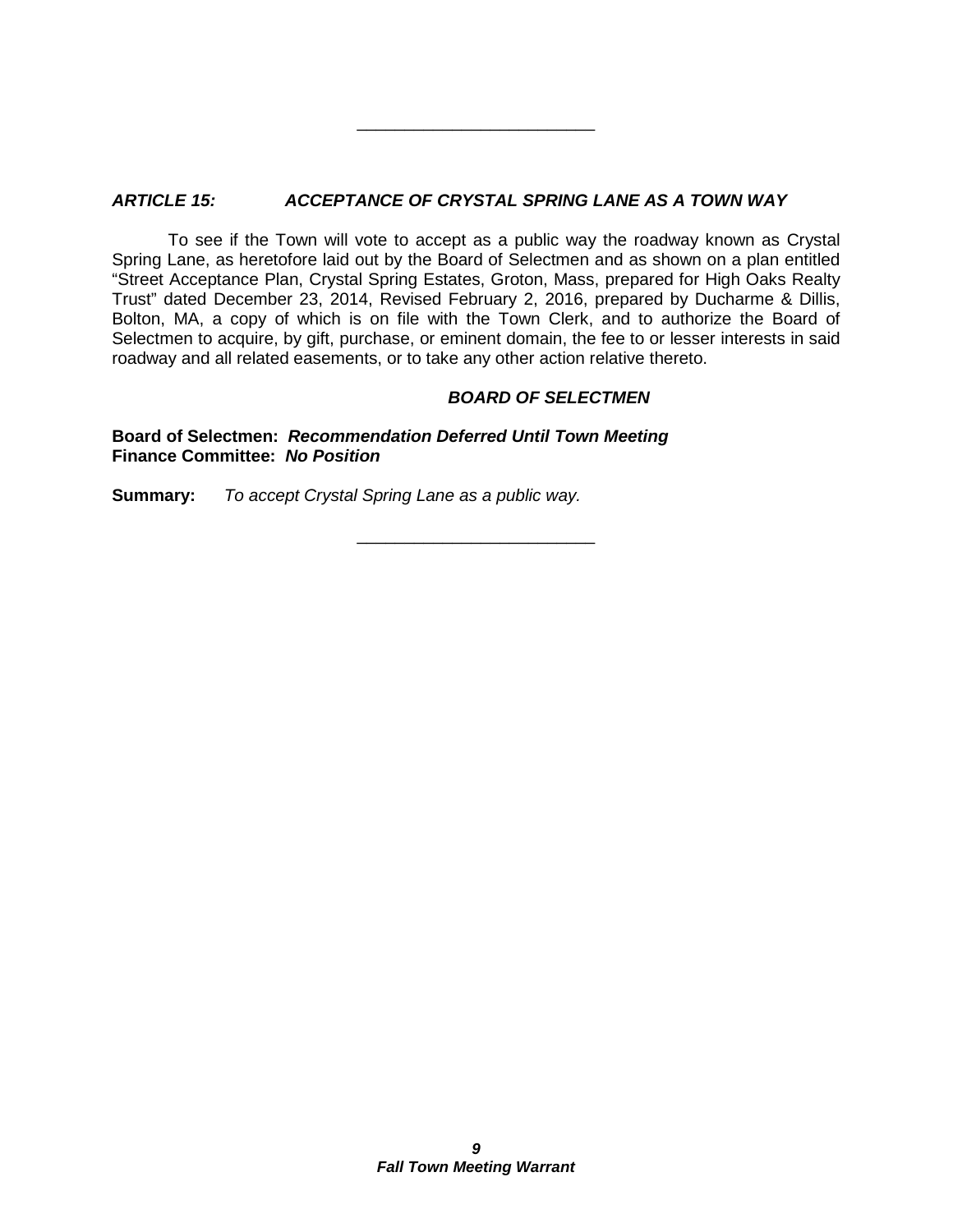Hereof fail not and make return of your doings to the Town Clerk on or before time of said meeting.

Given under our hands this 26<sup>th</sup> Day of September in the year of our Lord Two Thousand Sixteen.

> *John G. Petropoulos* John G. Petropoulos, Chairman

*Joshua A. Degen* Joshua A. Degen, Vice Chairman

*Barry A. Pease* Barry A. Pease, Clerk

*Peter S. Cunningham* Peter S. Cunningham, Member

*Anna Eliot* Anna Eliot, Member

OFFICERS RETURN Groton, Middlesex

Pursuant to the within Warrant, I have this day notified the Inhabitants to assemble at the time, place, and for the purpose mentioned as within directed. Personally posted by Constable.

\_\_\_\_\_\_\_\_\_\_\_\_\_\_\_\_\_\_\_\_\_\_\_\_\_\_\_\_\_\_ \_\_\_\_\_\_\_\_\_\_\_\_\_\_\_\_\_\_\_\_\_\_\_ **Constable** Date Duly Posted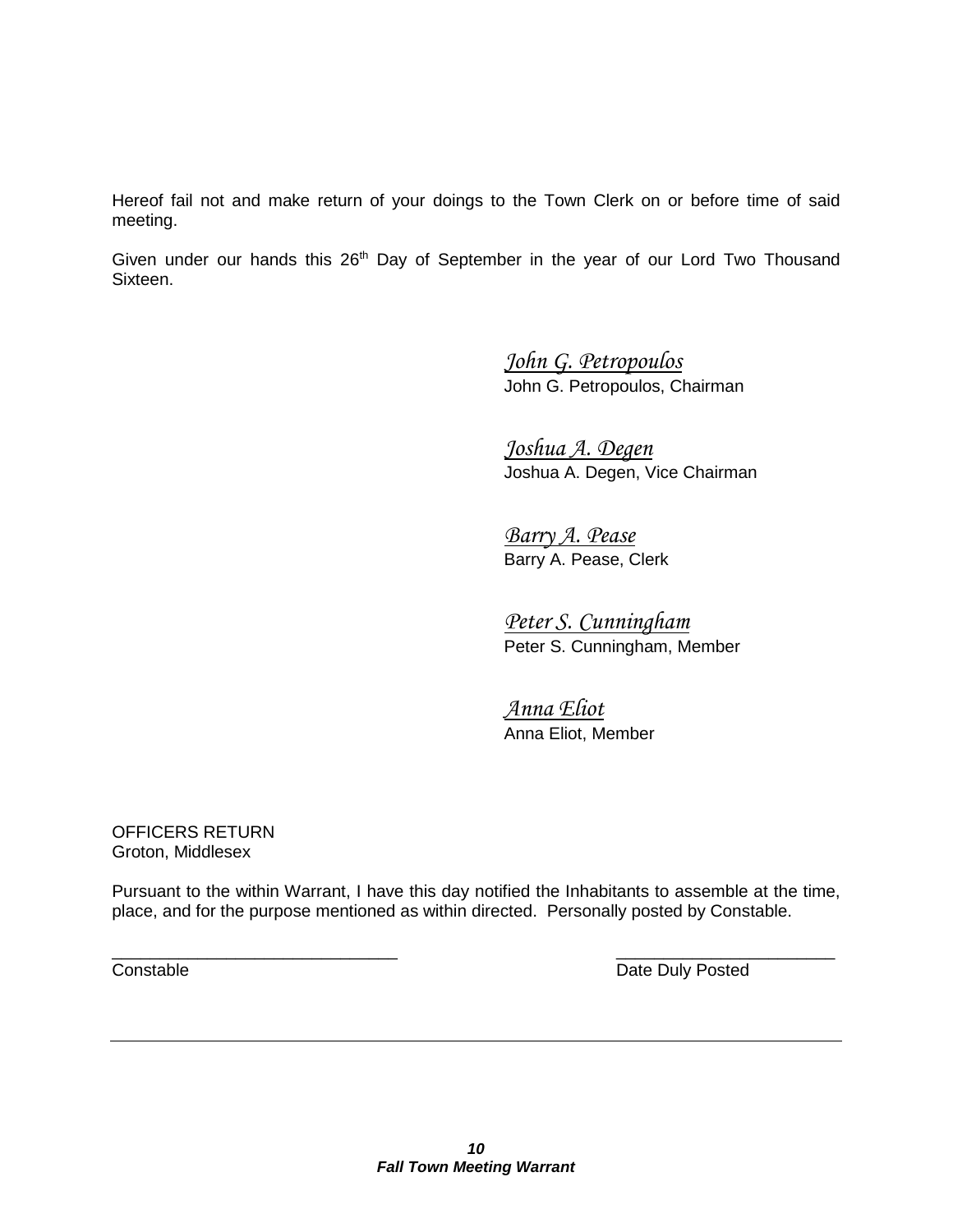## **REPORT OF THE TOWN MANAGER TO THE 2016 FALL TOWN MEETING**

The 2016 Fall Town Meeting Warrant contains several warrant articles that seek appropriations, some of which may affect the Tax Rate and some of which will have no further impact on taxes. The purpose of this report is to provide the residents and taxpayers with a summary of these articles and what impact they will have on the Fiscal Year 2017 Tax Rate.

As you will recall, the 2016 Spring Town Meeting voted a budget of \$34,615,738, which was right at the levy limit based on our best estimate of revenues at that time. Since that time, we have begun to get a better picture of our estimates. Most importantly, in July, the Commonwealth finalized its budget and provided the Town with its final State Aid Estimates. Further, the Assessors continue to work toward the finalization of the Town's new growth figure. They should have it certified by the end of October. At this time, I am pleased to say that both of these amounts have come in essentially on budget, with slight increases in overall anticipated revenues. The following chart provides the difference between what was originally estimated and what we are estimating at this time:

|                                                                                                                                  | Original                                                                                       | <b>Current</b>                                                                              | <b>Difference</b>                                              |
|----------------------------------------------------------------------------------------------------------------------------------|------------------------------------------------------------------------------------------------|---------------------------------------------------------------------------------------------|----------------------------------------------------------------|
| State Aid<br><b>State Charges</b><br>Snow & Ice Deficit<br><b>Off-Set Receipts</b><br>Property Tax Levy<br><b>Local Receipts</b> | 863,722<br>\$<br>100,000<br>\$<br>100,000<br>\$<br>21,000<br>\$<br>\$30,257,066<br>\$3,715,950 | 860,020<br>\$<br>\$<br>87,303<br>79.418<br>\$<br>18,147<br>S<br>\$30,257,066<br>\$3,727,770 | \$ (3,702)<br>\$12,697<br>\$20,582<br>\$2,853<br>0<br>\$11,820 |
|                                                                                                                                  |                                                                                                |                                                                                             |                                                                |

#### **Additional Revenues \$ 44,250**

With these revised estimates, the approved budget is now \$44,250 under the levy limit. Since the original budget was voted, there are a few issues that require attention. Article 2 of the Warrant proposes to amend the original budget in some line items. These amendments will have no impact on the Tax Rate for Fiscal Year 2017, since the additional revenues come from reductions in State Aid Offsets, a lower Snow and Ice Deficit than originally estimated and an increase in estimated receipts. The overall levy limit will remain the same. In addition, the Department of Revenue has certified the Town's Free Cash at \$1,219,850. Free Cash is proposed to fund several of the Articles contained in the Warrant. The use of "Free Cash" will not impact the tax rate.

The following is a summary of Warrant Articles requesting funding:

| <b>Article 1:</b><br><b>Unpaid Bills</b> | <b>Amount Requested: \$291</b> |
|------------------------------------------|--------------------------------|
| Stanley Elevator Company -               | \$291                          |
| Total                                    | \$291                          |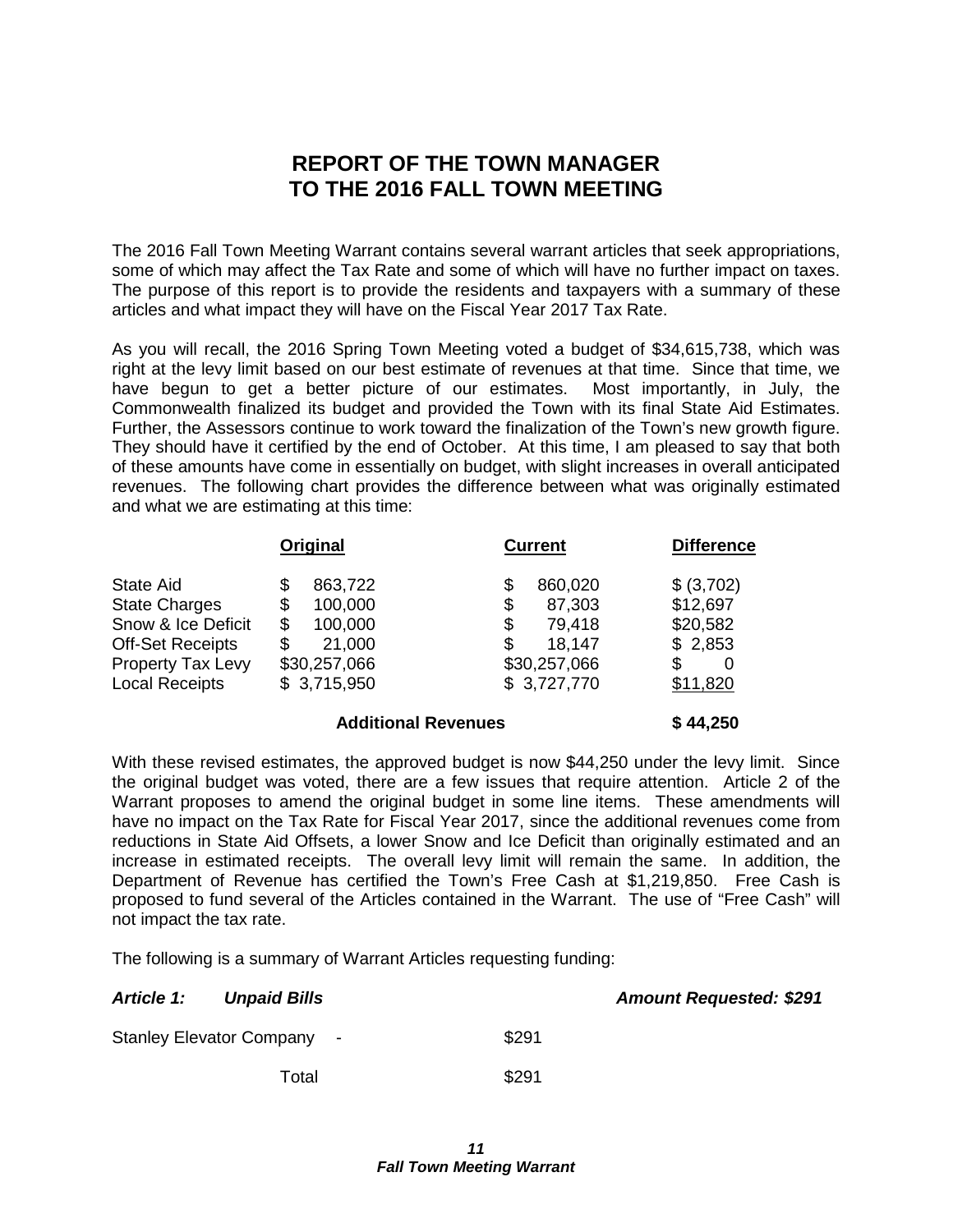#### *Article 2: Budget Amendments Amount Requested: \$44,250*

The proposed funding for this Article will come from taxation and may impact the Tax Rate (at the conclusion of the summary and explanation will be a chart showing the impact on the FY 2017 Tax Rate). The following is a breakdown of the requests, followed by an explanation:

*-------------------------------------------------------------------------------------------------------------------------------*

| Line Item                                                                                                                                                   | Original<br>Appropriation                                    | <b>New</b><br><b>Appropriation</b>                           | <b>Difference</b>                                     |
|-------------------------------------------------------------------------------------------------------------------------------------------------------------|--------------------------------------------------------------|--------------------------------------------------------------|-------------------------------------------------------|
| <b>Board of Assessor Expenses</b><br>Insurance and Bonding<br><b>Police Salaries</b><br><b>Municipal Buildings Expenses</b><br><b>Country Club Expenses</b> | \$24,135<br>\$190,000<br>\$308,026<br>\$267,350<br>\$123,789 | \$29,135<br>\$200,000<br>\$316,010<br>\$280,850<br>\$131,555 | \$5,000<br>\$10,000<br>\$7,984<br>\$13,500<br>\$7,766 |
| Total                                                                                                                                                       | \$913,300                                                    | \$957,550                                                    | \$44,250                                              |

#### *Explanation of Requests*

#### **Board of Assessor Expenses - \$5,000**

The Town is required to complete a full revaluation of all real and personal property every three years. The Town is required to conduct this revaluation in Fiscal Year 2017. The Board of Assessors and their staff complete the residential property revaluation without any outside assistance. An outside consultant is hired to assist in the revaluation of commercial and industrial property. An earlier appropriation of \$16,000 provided the funding for this portion of the revaluation. Due to the technicalities associated with the Personal Property Revaluation, the Principal Assessor has requested that a consultant be brought in to assist with this revaluation as well. Due to an error in calculating the Fiscal Year 2017 Board of Assessors Expense Budget, the amount needed for this (\$5,000) was inadvertently left out of the budget. The purpose of this appropriation is to provide the necessary funding to retain the consultant's services for the revaluation of Personal Property.

#### **Board of Selectmen:** *Recommended Unanimously*  **Finance Committee:** *Recommended Unanimously*

**-------------------------------------------------------------------------------------------------------------------------------**

#### **Insurance and Bonding - \$10,000**

The Town's Insurance Budget, which covers Workers' Compensation and Property and Casualty Insurance, is set in December and voted at the Spring Town Meeting in April. The final rates are not known until June. When the budget is developed an estimate from the insurance carrier of the actual cost is used. This year, the workers' compensation rates and property insurance came in higher than anticipated. To meet the Town's insurance premiums, an additional \$10,000 is needed.

#### **Board of Selectmen:** *Recommended Unanimously*  **Finance Committee:** *Recommended Unanimously*  **-------------------------------------------------------------------------------------------------------------------------------**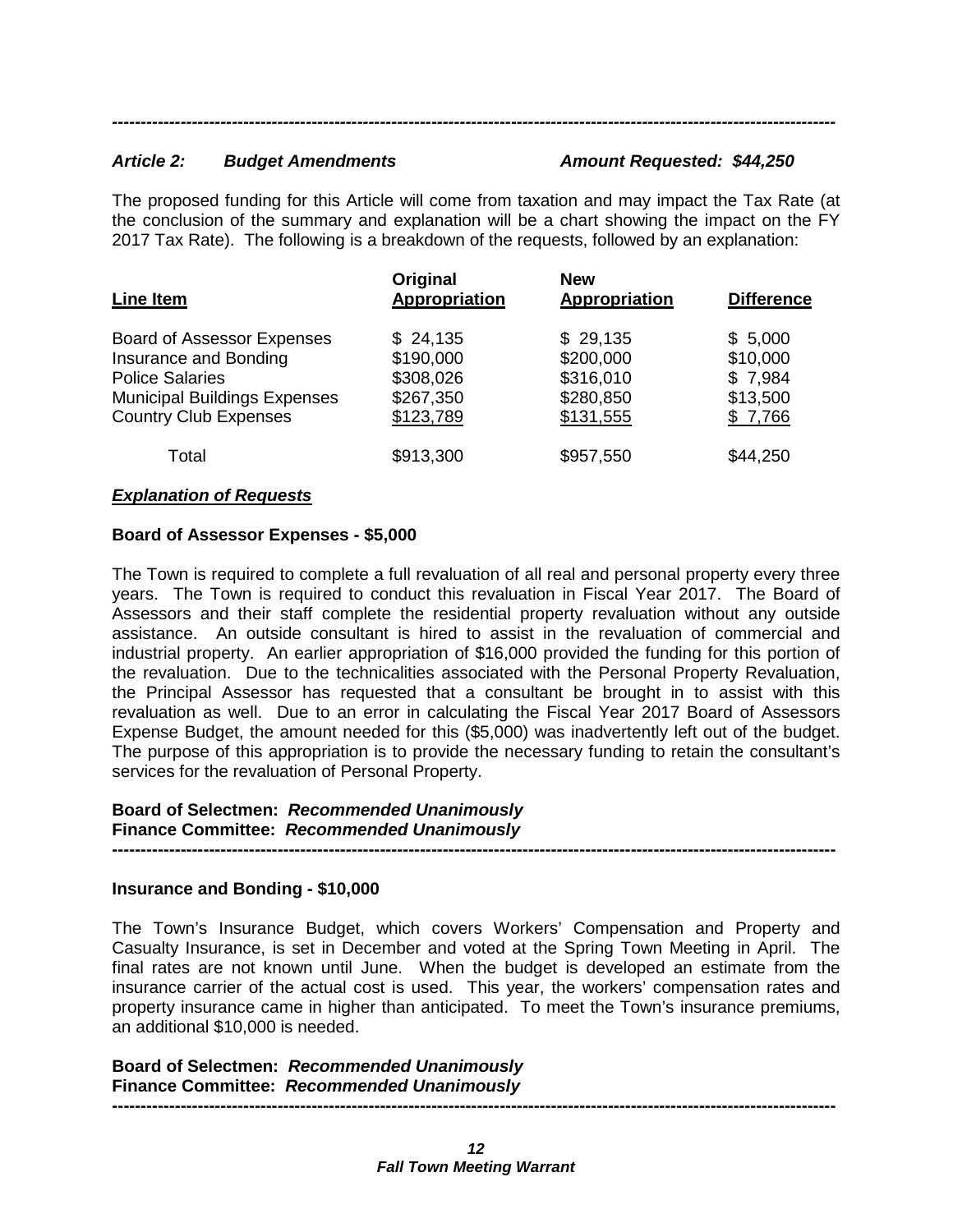#### **Police Salaries - \$7,984**

In July, 2016, the Board of Selectmen voted to renew the Employment Agreement with the Police Chief for an additional three (3) year term effective from July 1, 2016 through June 30, 2019. The Board agreed to a salary of \$137,000 in Fiscal Year 2017. In order to meet this salary, an additional \$7,984 is needed in the Police Salary Line Item. This appropriation will provide the necessary funding to meet the first year of the new Agreement.

#### **Board of Selectmen:** *Recommended Unanimously*  **Finance Committee:** *Recommended Unanimously*

**-------------------------------------------------------------------------------------------------------------------------------**

#### **Municipal Building Expenses - \$13,500**

During the development of the Fiscal Year 2017 Operating Budget, the DPW Director had requested the creation of another full time custodian position to help maintain Town buildings and provide additional coverage at the Transfer Station. This work had been accomplished in the past by a private contractor. In Fiscal Year 2016, the private contractor was paid from a variety of funds, including funding from Building Maintenance Expenses. When the position was added to the FY 2017 Budget, the funding from the expense line was eliminated and transferred to the Building Maintenance Wage Line to offset the cost of the new position. While Town Meeting approved the creation of the new position, it was made contingent on the successful approval of a Proposition 2½ Override. With the defeat of the override, funding for the full time custodian was eliminated from the budget. However, the work done by the private contractor to maintain Town Buildings and provide additional support at the Transfer Station is still needed. This funding request would restore money needed to keep the private contractor in the budget for FY 2017.

**Board of Selectmen:** *Recommended Unanimously*  **Finance Committee:** *Recommended Unanimously*  **-------------------------------------------------------------------------------------------------------------------------------**

#### **Country Club Expenses - \$7,766**

In May, 2016, the Country Club had its annual inspection and test of the fire alarm system in the Function Hall. The testing company found several issues with the system and has recommended that it be replaced. The fire alarm is having a problem syncing up to the strobe light system and a random NAC (based signal trouble) error that cannot be cleared correctly. The cost to replace the system is \$7,766 and will assure that it passes future inspections. Due to its use, the Function Hall must have a properly working fire alarm system. The new system, once installed, will use a cellular signal which will allow the Town to cancel the dedicated phone line currently used to communicate with the Communications Center. This will save the Town \$500 annually.

**Board of Selectmen:** *Recommended Unanimously*  **Finance Committee:** *Recommended Unanimously*  **-------------------------------------------------------------------------------------------------------------------------------**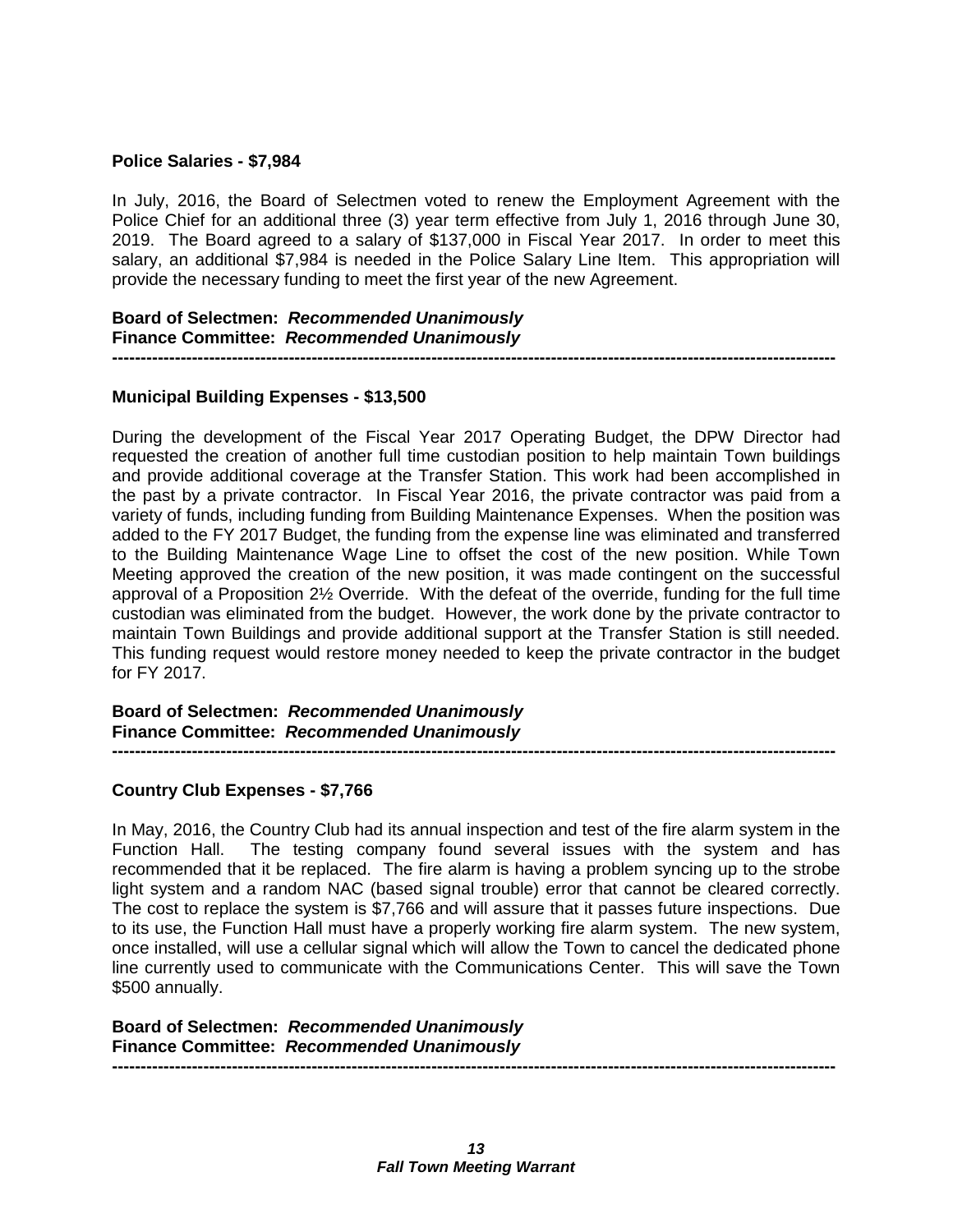The funding for the requests (\$44,250) under this Article come from the overall tax levy. However, since there was no increase in the overall levy limit, there will be no impact on the FY 2017 Tax Rate. The impact on the FY 2017 Tax Rate is as follows:

| <b>Original Budget -</b>             | \$34,615,738                           |
|--------------------------------------|----------------------------------------|
| <b>Original Levy Capacity Used -</b> | \$30,257,066                           |
| Amount Under the Levy Limit -        | \$0                                    |
| <b>Original Proposed Tax Rate -</b>  | \$19.35                                |
| Average Tax Bill -                   | \$7,740 or \$228 increase over FY 2016 |
| New Proposed Budget -                | \$34,659,988                           |
| New Levy Capacity Used               | \$30,257,066                           |
| Amount Under the Levy Limit -        | \$0                                    |
| New Proposed Tax Rate -              | \$19.35                                |
| Average Tax Bill -                   | \$7,740 or \$228 increase over FY 2016 |

#### *Article 3 – Capital Stabilization Fund Amount Requested: \$400,000*

The Fund has a balance of \$129,704. The financial management goal is to achieve and maintain a balance in the Capital Stabilization Fund equal to 1.5% of the total annual budget. To meet this level and provide adequate funding to meet the anticipated Fiscal Year 2018 Capital Budget, the Town will need to add \$400,000 to the fund. This funding will come from Free Cash and not affect the Tax Rate.

**-------------------------------------------------------------------------------------------------------------------------------**

**-------------------------------------------------------------------------------------------------------------------------------**

## *Article 4 – Offset the Tax Rate Amount Requested: \$400,000*

After reviewing all of the other financial commitments contained in the Warrant for the 2016 Fall Town Meeting, the Board of Selectmen has voted to recommend that the Town Meeting vote to transfer \$400,000 from Free Cash to offset the Fiscal Year 2017 Tax Rate. This amount will reduce the tax rate by \$0.26 and reduce the average tax bill (a home valued at \$400,000) by \$104.

**-------------------------------------------------------------------------------------------------------------------------------**

#### *Article 5 – Transfer Money to Water Enterprise Amount Requested: \$510,000*

From the Summary in the Warrant: This article requests that the sum of \$110,000 be transferred from the Water Enterprise Fund Surplus to the Fiscal Year 2017 Water Department's General Expense for the mechanical cleaning of the Whitney Pond Well #1 and Whitney Pond Well #2, the mechanical cleaning of the Baddacook Well and for engineering services related to electrical upgrades and pump and motor improvements at the Whitney Pond Well. In addition, it further requests that the Board of Water Commissioners be authorized to borrow the sum of \$400,000, to be raised through water rates, for Electrical Upgrades and Pump and Motor improvements at the Whitney Pond Well.

**-------------------------------------------------------------------------------------------------------------------------------**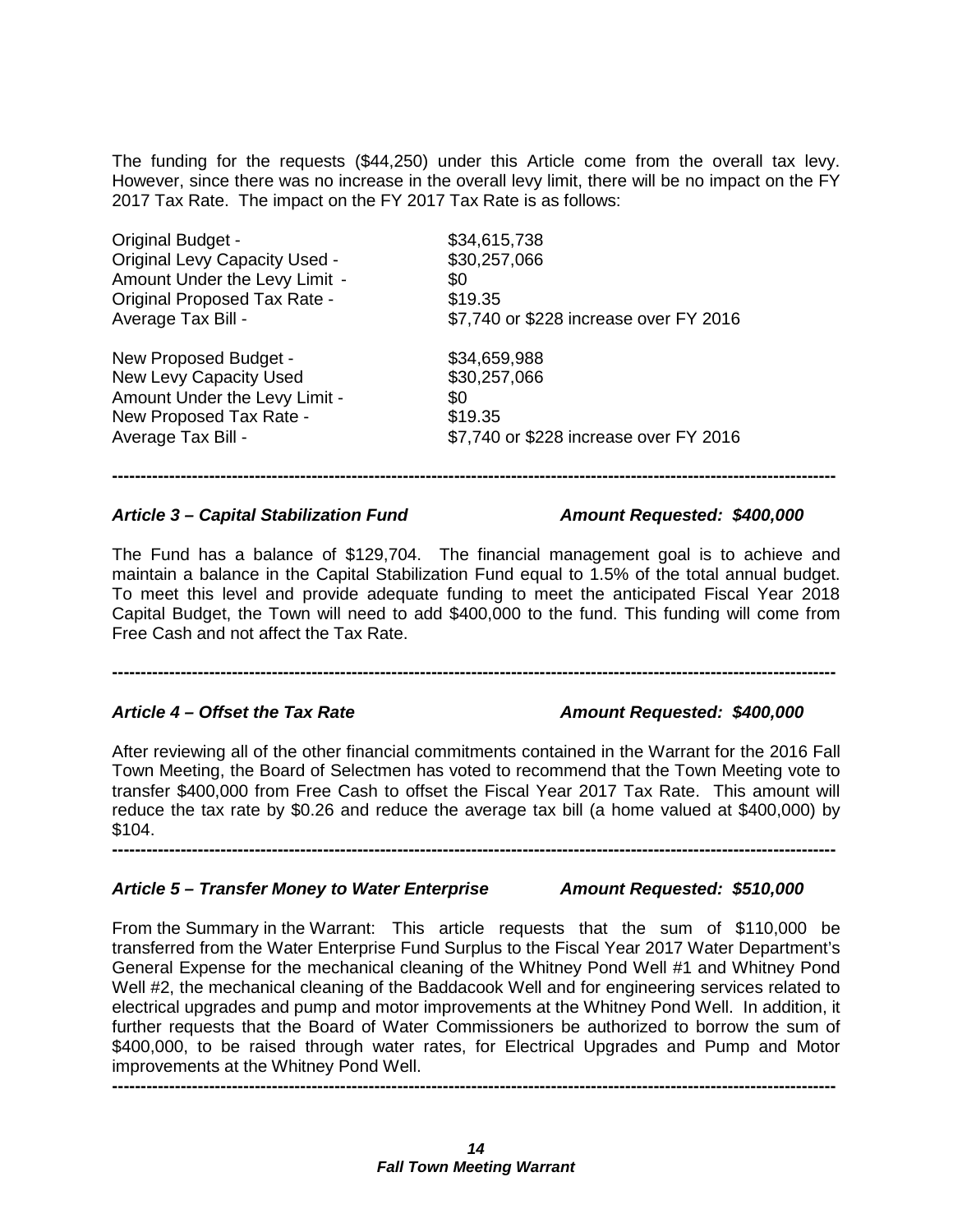#### *Article 6 – Design Funding for a New Senior Center Amount Requested: TBD*

From the Summary in the Warrant: The 2016 Spring Town Meeting appropriated funding to hire a consultant to conduct a feasibility study to determine the long term needs of Groton's Senior Center. At the completion of the initial study, it was determined that further study of the Prescott School is needed before making a final determination on the location of a new Senior Center. Specifically, the Council on Aging's Feasibility Oversight Committee has voted to seek further funding for the sole purpose of getting additional hard cost estimates on Prescott School, specifically for the renovation that meets the requirements of the Council on Aging's Senior Center plans as defined in the Site and Building Analysis and other related documents; study the possibility of secondary road access at the Prescott School; examine emergency shelter adaptability as defined by Groton's Fire and Police Chiefs respectively; and determine ADA universal adaptability. Once a determination is made, with the approval of the Board of Selectmen and Finance Committee, a Special Town Meeting would be called in January, 2017 to appropriate the design/bid funding to bring bids in hand on the final solution for a new Senior Center to the 2017 Spring Town Meeting. The amount requested under this Article will be presented to the Spring Town Meeting. The funding will come from Free Cash and not affect the Tax Rate.

**-------------------------------------------------------------------------------------------------------------------------------**

#### *Article 8 – Purchase New Vehicle for Police Chief Amount Requested: \$50,000*

From the Summary in the Warrant: This is a scheduled replacement for a new fully equipped vehicle for the Chief of Police. The current Chief's vehicle will be used to replace an older cruiser that will be removed from the fleet. This funding will come from the Stabilization Fund and not affect the Tax Rate.

**-------------------------------------------------------------------------------------------------------------------------------**

#### *Article 9 – Install Automatic Door Openers Amount Requested: \$5,000*

From the Summary in the Warrant: The Commission on Accessibility has completed a town wide study of municipal properties to determine deficiencies in accessibility. Due to the fact that both the front and rear doors of the Town Hall are heavy and difficult for people to open, especially for individuals with walkers or in wheelchairs, the Commission on Accessibility is recommending that the Town install automatic door openers on both doors. Automatic door openers were installed at the Library last year and have been very successful on addressing this concern. This funding will come from Free Cash and not affect the Tax Rate. **-------------------------------------------------------------------------------------------------------------------------------**

#### *Article 10 – Funding for Town Operations Audit Amount Requested: \$45,000*

From the Summary in the Warrant: In May, the Board of Selectmen appointed a Sustainable Budget Study Committee to look at the long range sustainability of the Town's Operating Budget. One of the outcomes of this Committee's work was to recommend a top to bottom audit of the Town's operations. The purpose of the Audit will be to identity the strengths and opportunities of the Town's organizational structure, including an assessment of the allocation of personnel, monetary and equipment resources culminating in recommendations that will improve the organizational effectiveness and efficiency in the delivery of Town services. This funding will come from Free Cash and not affect the Tax Rate.

**-------------------------------------------------------------------------------------------------------------------------------**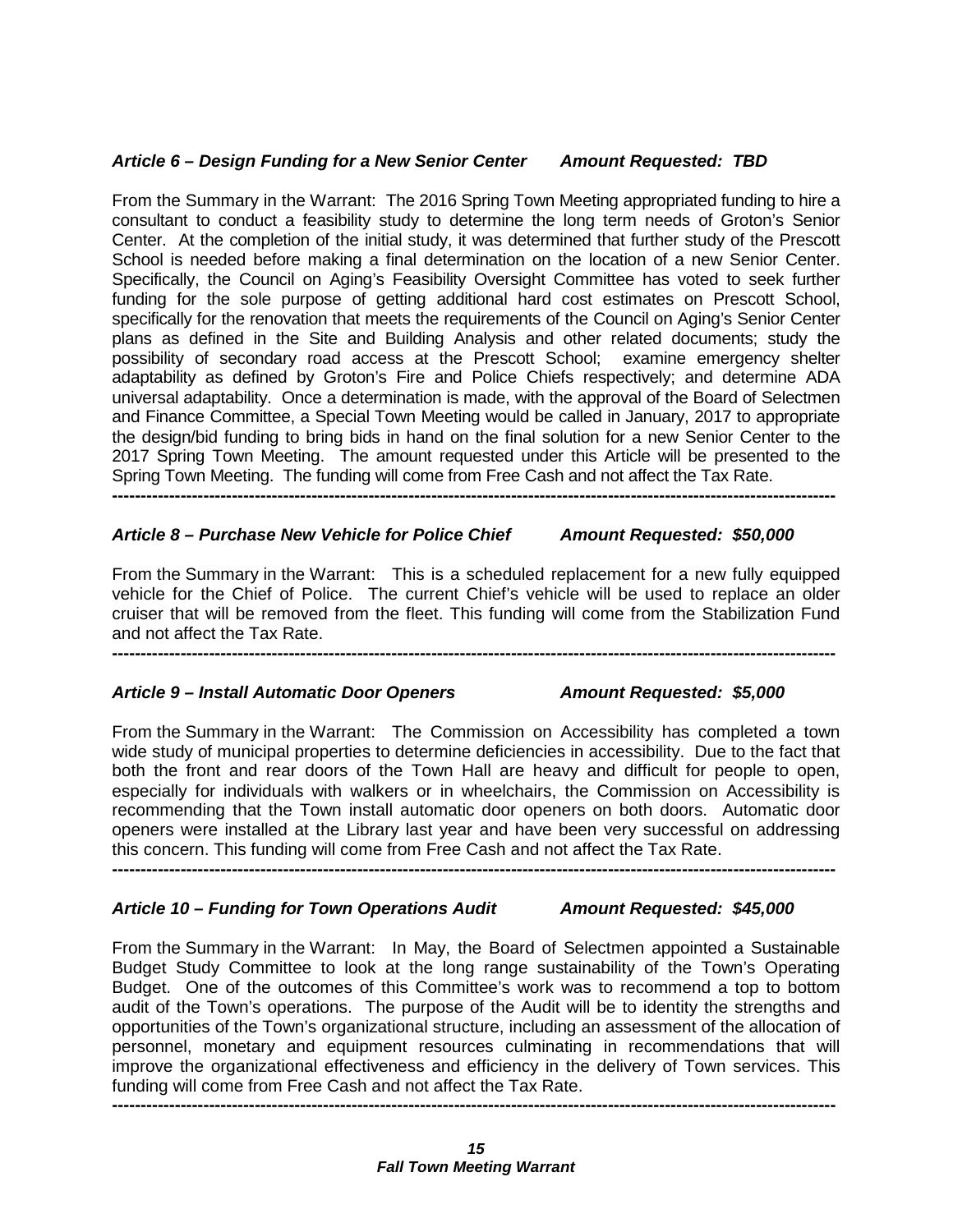### *Article 11 – Funding for GDRSD Operations Audit Amount Requested: TBD*

This Article was originally placed on the Warrant as a place holder in the event funding from the Town of Groton was needed to pay for the Audit. Recently it has been brought to the Town's attention that the Regional School District would cover the entirety of this cost and no additional funding would be needed. This article may be removed from the Warrant prior to publication. **-------------------------------------------------------------------------------------------------------------------------------**

### *Article 12 – New Boiler at Florence Roche School Amount Requested: \$80,000*

From the Summary in the Warrant: There are two boilers at the Florence Roche School. The oil-fired forced hot water boiler, which was manufactured in 1995, is in good operating condition. The Weil McLain gas-fired steam boiler that was manufactured in 1988 needs to be replaced this fall. It continues to leak and it is doubtful that the boiler will operate satisfactorily throughout the winter months. The estimated cost of replacement is \$80,000. The School District is in the process of soliciting bids for this replacement and should have exact costs at Town Meeting. Should Town Meeting approve funding for this replacement, it is expected to be installed by November 4, 2016. This funding will come from Free Cash and not affect the Tax Rate.

**-------------------------------------------------------------------------------------------------------------------------------**

### *Article 13 – Install Scale at Transfer Station Amount Requested: \$15,000*

From the Summary in the Warrant: The purpose of this article is to purchase a used scale from a local business that is closing down. It is a truck scale that will weigh up to 100,000 pounds. The Town charges customers to dump material at the transfer station by weight and right now weights are estimated and are not very accurate. With a scale the DPW will be able to charge appropriately and be guaranteed not to be shorted any revenue. The DPW will also be able to weigh trucks going out with recyclables and ensure the Town is getting the right payment for materials. There is also potential for revenue by charging people to weigh at a certified scale, which is something the current owner of the item does. This is something the Town has been looking at for years. This funding will come from Free Cash and not affect the Tax Rate. **-------------------------------------------------------------------------------------------------------------------------------**

#### *Article 14 – Community Preservation Funding Amount Requested: \$45,000*

From the Summary in the Warrant: The Williams Barn is a historic Town-owned building on Chicopee Row dating from about 1840. In early 2016, it was noticed that a portion of the northern basement stone wall of the Williams Barn had collapsed. A structural engineer was brought in to determine the best repair method. It is recommended the existing stones be removed and additional structural features be added. Once completed, the stone wall will be reinstalled as close to original as possible. Providing these additional elements to the wall will make the repair last longer. This funding will come from the Historic Preservation Reserve of the Community Preservation Act and not affect the Tax Rate.

**-------------------------------------------------------------------------------------------------------------------------------**

Respectfully submitted,

*Mark W. Haddad*